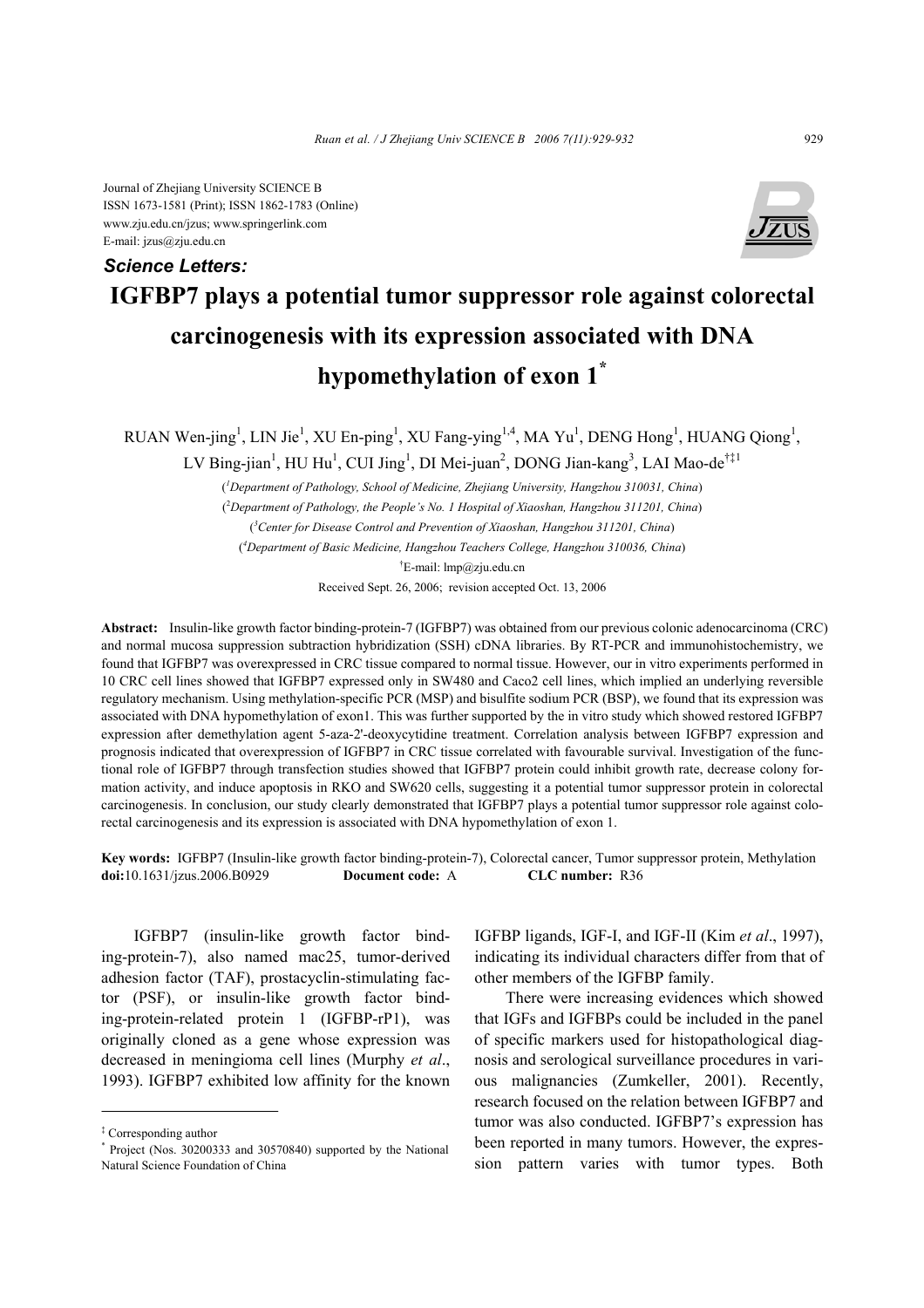up-regulated expression (How *et al*., 1999) and down-regulated expression (Komatsu *et al*., 2000; Watson *et al*., 2002) of IGFBP7 is observed in different types of cancer. Interestingly, while for breast cancer and prostate cancer, both up- and down-regulation of IGFBP7 have been reported (Sprenger *et al*., 1999; Degeorges *et al*., 1999; Seth *et al*., 2003; Bieche *et al*., 2004). However, till now, in vitro studies on the role of IGFBP7 in cancer cells reached the same conclusion that IGFBP7 plays a negative role on the growth of cancer cells, including breast cancer cells (Wilson *et al*., 2002), human prostate cancer cells (Mutaguchi *et al*., 2003), human cervical carcinoma cells (HeLa) and murine embryonic carcinoma cells (P19), as well as osteosarcoma cells (Saos-2) (Kato, 2000). Together with its derivation as a senescence associated gene, IGFBP7 is more like a tumor suppressor gene. While as to colorectal carcinoma (CRC), although there have been some research focused on IGFBP7 in CRC (Adachi *et al*., 2001), which showed that the expression of IGFBP7 in invading tumor cells correlates with poor prognosis in human colorectal cancer, suggesting that IGFBP7 may play a positive role in tumor progression, comprehensive work on IGFBP7 in CRC is lacking.

Our team devoted to research on the role IGFBP7 plays in colorectal carcinoma since the cDNA fragments of IGFBP7 were selected from colonic adenocarcinoma and normal mucosa cDNA subtraction libraries by suppressive subtractive hybridization (SSH) (Luo and Lai, 2001). By using reverse transcription-polymerase chain reaction (RT-PCR) and immunohistochemistry, we confirmed the overexpression of IGFBP7 in CRC tissue, compared to the paired normal tissue (Shao *et al*., 2004). However, our in vitro experiments performed in colorectal cancer cell lines showed that the expression of IGFBP7 was only detectable in SW480 and Caco2 cell lines, but not in most colorectal cancer cell lines including HCT8, SW1116, RKO, HT29, COLO205, Hce8693, CW2 and SW620. The different expression pattern of IGFBP7 in colorectal carcinoma and colorectal cancer cell lines stimulated us to find the exact regulatory mechanism. Mutaguchi *et al*.(2003) showed that demethylation reagent 5-aza-dC could restore IGFBP7 mRNA expression in prostate cancer cell lines. Their finding implied that aberrant DNA methylation might play an important role in regulating IGFBP7 expression although no more detailed information on the methylation of IGFBP7 was obtained. In our study, the methylation status of the intriguing CpG island of IGFBP7 in 46 tissue samples was determined by methylation-specific PCR (MSP) method as previously described (Herman *et al*., 1996). As a result, the methylation of IGFBP7 exon 1 was much lower in cancers than in matched normal tissues (28/46, 60.9% in cancers versus 37/46, 80.6% in normal mucosa, *P*<0.05). The expression level of IGFBP7 was negatively correlated with the methylation status in colorectal cancers (*r*=−0.210, *P*=0.044 or *r*=−0.299, *P*=0.004 as indicated by RT-PCR and immunostaining, respectively). As for the CRC cell lines, the methylation difference between IGFBP7 positive and -negative cell lines was statistically significant (*P*<0.001). Hypermethylation of IGFBP7 exon 1 was negatively associated with IGFBP7 expression (*r*=−0.935, *P*<0.001). Depending on the methylation status of the exon 1 region, SW480 and Caco2, the 2 IGFBP7-positive cell lines, could be clustered into one group and other IGFBP7-negative cell lines into other groups. Again, the expression of IGFBP7 was restored after 5-aza-dC treatment in SW620, COLO205 and HT29 cell lines, suggesting that methylation of IGFBP7 was the key mechanism muted in expression.

The different expression pattern of IGFBP7 in CRC tissue and cell lines also spurred us to think about another question, whether it is enough to conclude the functional role of IGFBP7 in colorectal cancer merely by its expression pattern? To further explore its exact role, we then analyzed the correlation between expression level of IGFBP7 and prognosis. Intensity of immunochemical staining was designated as negative (0), positive (1), strong positive (2) and the percentage of positive cells was scored as less than 5% (0),  $5\frac{3}{2}5\frac{3}{6}$  (1),  $26\frac{3}{6}50\frac{3}{6}$ (2), 51%~75% (3) or over 75% (4) of cells stained. These values were multiplied together to provide composite score for IGFBP7 expression. According to the composite scores,  $12$  (5.5%),  $145$  (66.5%) and  $61$  (28.0%) carcinomas had scores of 0, 1, 2, respectively. We designated the 0 group as IGFBP7 negative, the 1 and 2 groups IGFBP7 positive. Patients with positive IGFBP7 expression had better survival compared with patients with negative IGFBP7 expression (*P*<0.05). The composite scores of IGFBP7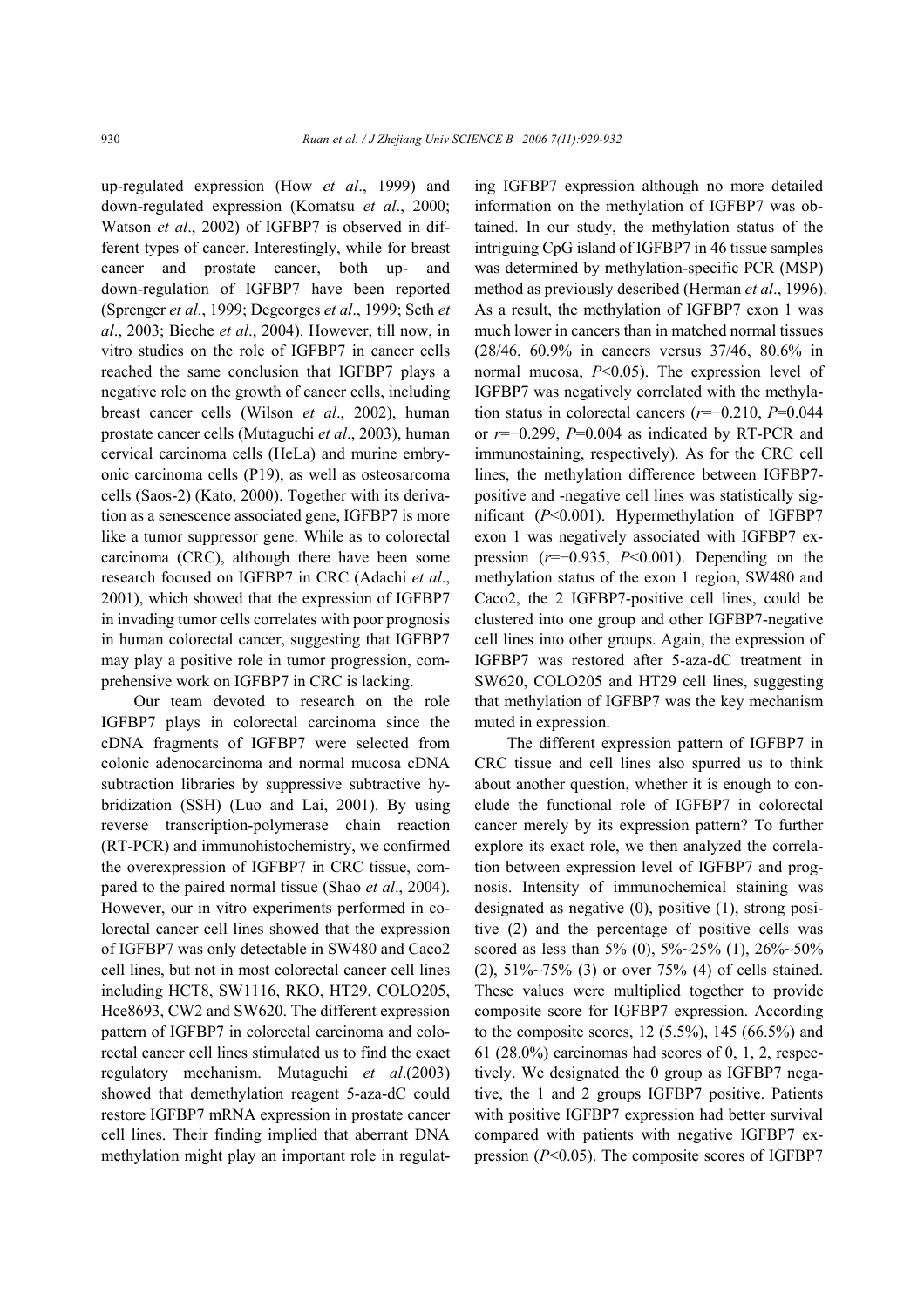expression were identified as the independent factors for prognosis using multivariate Cox proportional hazard model. However, our finding contrasted with the results of Adachi *et al*.(2001), who found that high expression of IGFBP7 in invasive tumor cells was associated with poor prognosis. This discrepancy may be due to the difference in the immunohistochemical scoring. We used the composite score to evaluate the expression of IGFBP7, which seems to be one of the most promising and accurate scoring systems currently defined (Spano *et al*., 2005).

We also conducted research on the function of IGFBP7 protein in RKO and SW620 cell models. The proliferation of IGFBP7 transfectants was significantly slower than that of the control vector-transfectants and parental cells (*P*<0.01). Colony-forming activity in the IGFBP7 transfectants was significantly lower than the control empty vector transfectants (mean 12/well vs 59/well for RKO, mean 19/well vs 59/well for SW620, *P*<0.05 respectively). Size of the clone is smaller in IGFBP7-RKO and IGFBP7-SW620 transfectants in comparison to the control, though the difference is more significant in RKO cells, which confirmed that IGFBP7 could reduce the proliferation rate of these two types of CRC cells.

FCM analysis followed by both FITC-conjugated annexin V/PI staining and PI staining showed that apoptotic cells were prominent in cell cultures 48 h post-transfection with IGFBP7, but relatively rare in control vector-transfected cells. Chromatin condensation and margination were also observed by transmission electron microscopy after transfection of IGFBP7 into RKO cells and SW620 cells. This process may involve the upregulation of caspase-3 in RKO cells.

Our above finding indicated that IGFBP7 overexpression in colorectal cancer is associated with DNA hypomethylation of exon 1 and correlated with favourable prognosis. Our study suggested that IGFBP7 plays a potential tumor suppressor role in colorectal carcinogenesis. It is interesting that IGFBP7 was overexpressed in CRC tissue but exerted a potential tumor suppressor role. A possible explanation could be that IGFBP7 may be a part of the self-defense mechanism against tumor, whose secretion may slow down the growth of cancer cells as a protection to the human body. Interestingly, proteins such as maspin, which was identified to be strong, with almost uniform IHC staining, as well as high expression in an expanded set of pulmonary carcinomas, has to date been considered a suppressor protein (Welsh *et al*., 2003). From these studies, we can know that only depending on the expression pattern of a gene in cancer is far from yielding a conclusion on the exact role the gene plays. To make a conclusion on the gene's exact role, experiments from different respect should be performed.

## **References**

- Adachi, Y., Itoh, F., Yamamoto, H., Arimura, Y., Kikkawa-Okabe, Y., Miyazaki, K., Carbone, D.P., Imai, K., 2001. Expression of angiomodulin (tumor-derived adhesion factor/mac25) in invading tumor cells correlates with poor prognosis in human colorectal cancer. *Int. J. Cancer*, **95**(4):216-222. [doi:10.1002/1097-0215(20010720)95:4< 216::AID-IJC1037>3.0.CO;2-O]
- Bieche, I., Lerebours, F., Tozlu, S., Espie, M., Marty, M., Lidereau, R., 2004. Molecular profiling of inflammatory breast cancer: identification of a poor-prognosis gene expression signature. *Clin. Cancer Res.*, **10**(20): 6789-6795. [doi:10.1158/1078-0432.CCR-04-0306]
- Degeorges, A., Wang, F., Frierson, H.F.Jr, Seth, A., Chung, L.W., Sikes, R.A., 1999. Human prostate cancer expresses the low affinity insulin-like growth factor binding protein IGFBP7. *Cancer Res.*, **59**(12):2787-2790.
- Herman, J.G., Graff, J.R., Myohanen, S., Nelkin, B.D., Baylin, S.B., 1996. Methylation-specific PCR: a novel PCR assay for methylation status of CpG islands. *Proc. Natl. Acad. Sci. USA*, **93** (18):9821-9826. [doi:10.1073/pnas.93.18. 9821]
- How, H.K., Yeoh, A., Quah, T.C., Oh, Y., Rosenfeld, R.G., Lee, K.O., 1999. Insulin-like growth factor binding proteins (IGFBPs) and IGFBP-related protein 1-levels in cerebrospinal fluid of children with acute lymphoblastic leukemia. *J. Clin. Endocrinol. Metab.*, **84**(4):1283-1287. [doi:10.1210/jc.84.4.1283]
- Kato, M.V., 2000. A secreted tumor-suppressor, mac25, with activin-binding activity. *Mol. Med.*, **6**(2):126-135.
- Kim, H.S., Nagalla, S.R., Oh, Y., Wilson, E., Roberts, C.T.Jr, Rosenfeld, R.G., 1997. Identification of a family of low-affinity insulin-like growth factor binding proteins (IGFBPs): characterization of connective tissue growth factor as a member of the IGFBP superfamily. *Proc. Natl. Acad. Sci. USA*, **94**(24):12981-12986. [doi:10.1073/pnas. 94.24.12981]
- Komatsu, S., Okazaki, Y., Tateno, M., Kawai, J., Konno, H., Kusakabe, M., Yoshiki, A., Muramatsu, M., Held, W.A., Hayashizaki, Y., 2000. Methylation and downregulated expression of mac25/insulin-like growth factor binding protein-7 is associated with liver tumorigenesis in SV40T/t antigen transgenic mice, screened by restriction